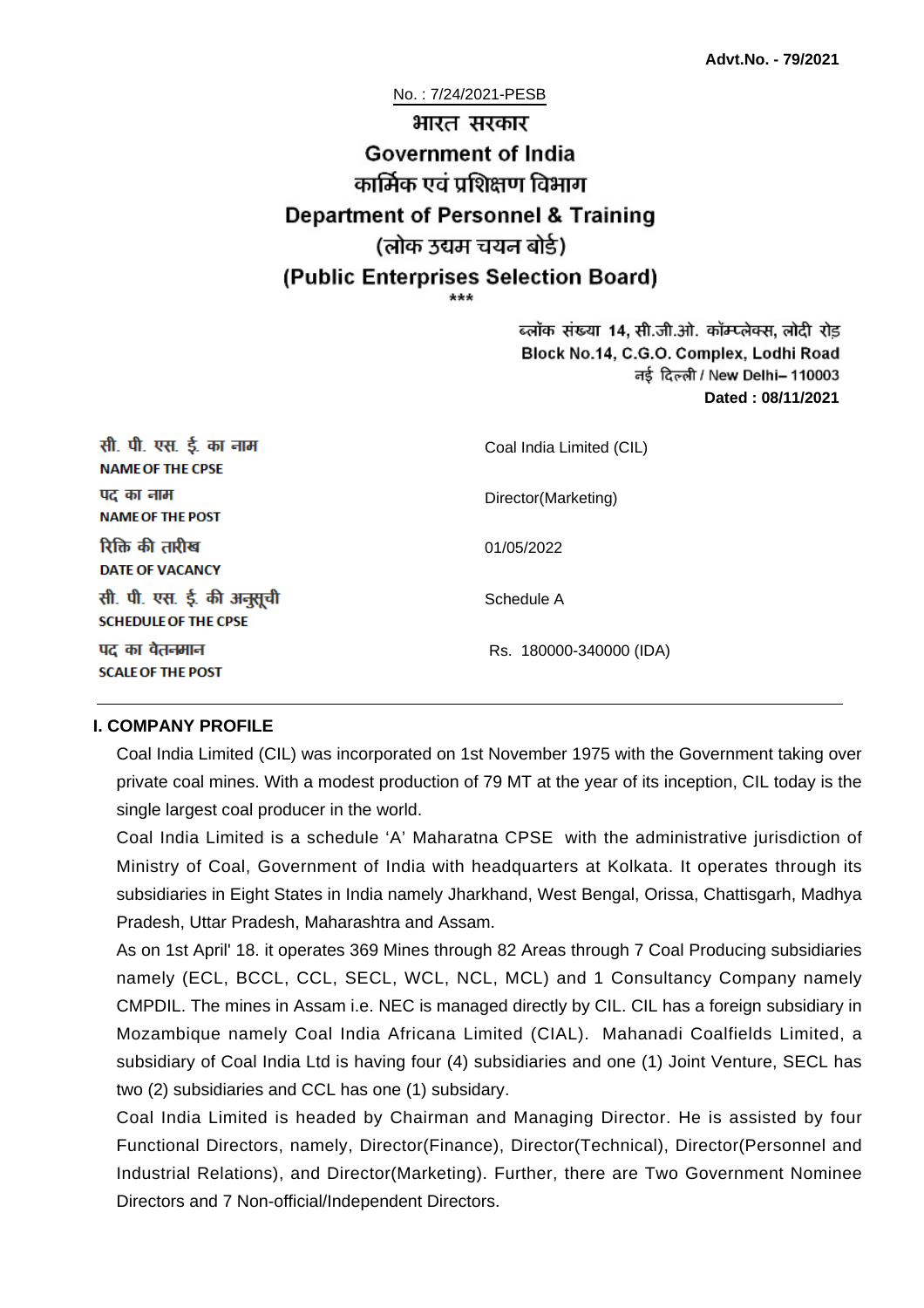During 2017-18, CIL & its subsidiaries produced 567.37 MT of coal with a growth of 2.4%, achieved an off-take of 580.28 MT with a growth of 6.8% compared to last year same period. During 2017-18, CIL has paid dividend of Rs. 10,242.24 crores @ Rs. 16.50 per share. Out of above, Govt. of India received Rs. 8044.86 crores as Interim Dividend for 2017-18 and Rs. 2085.13 crores as Dividend Distribution Tax (@ 20.358% including subsidiaries).

During 2017-18, CIL gross sales was Rs 1,27,162.17 crores. CIL and its Subsidiaries paid/adjusted Rs. 44070.22 crores towards Royalty, Cess, Sales Tax and other levies.

Its Registered and Corporate offices are at Kolkata, West Bengal.

The shareholding of the Government of India in the company is 66.13% as on 31.03.2021.

The authorized and paid up capital of the Company is Rs. 8,000 Crores and Rs. 6162.73 Crores respectively as on 31st March, 2021.

The company employed 2,59,016 regular employees [Executives 15,234, Non-executives 2,43,782] as on 31st March, 2021.

#### **II. JOB DESCRIPTION AND RESPONSIBILITIES**

Director (Marketing) is a member of the Board of Directors and reports to the Chairman and Managing Director. He/She is the head of sales and marketing disciplines of Coal India Ltd. and its subsidiaries companies.

#### **III. ELIGIBILITY**

**1. AGE :** On the date of occurrence of vacancy (DOV)

| Age of superannuation 60 years |                                                                                             |                |                                                                                             |
|--------------------------------|---------------------------------------------------------------------------------------------|----------------|---------------------------------------------------------------------------------------------|
| <b>Internal</b>                |                                                                                             | <b>Others</b>  |                                                                                             |
| <b>Minimum</b>                 | <b>Maximum</b>                                                                              | <b>Minimum</b> | <b>Maximum</b>                                                                              |
| 45                             | 2 years residual service as on<br>the date of vacancy w.r.t. the<br>date of superannuation. | 45             | 3 years residual service as on<br>the date of vacancy w.r.t. the<br>date of superannuation. |

#### **2. EMPLOYMENT STATUS:**

The applicant must, on the date of application, as well as on the date of interview, be employed in a regular capacity – and **not** in a contractual/ad-hoc capacity – in one of the followings:-

(a) Central Public Sector Enterprise (CPSE) (including a full-time functional Director in the Board of a CPSE);

(b) Central Government including the Armed Forces of the Union and All India Services;

(c) State Public Sector Enterprise (SPSE) where the annual turnover is \***Rs 10,000 crore or more**;

(d) Private Sector in company where the annual turnover is **\*Rs 10,000 crore or more**. **Preference would be given to candidates from listed companies.**

(\* The average audited annual turnover of three financial years preceding the calendar year in which the post is advertised shall be considered for applying the approved limits)

## **3. QUALIFICATION:**

The applicant should be a graduate with good academic record from a recognised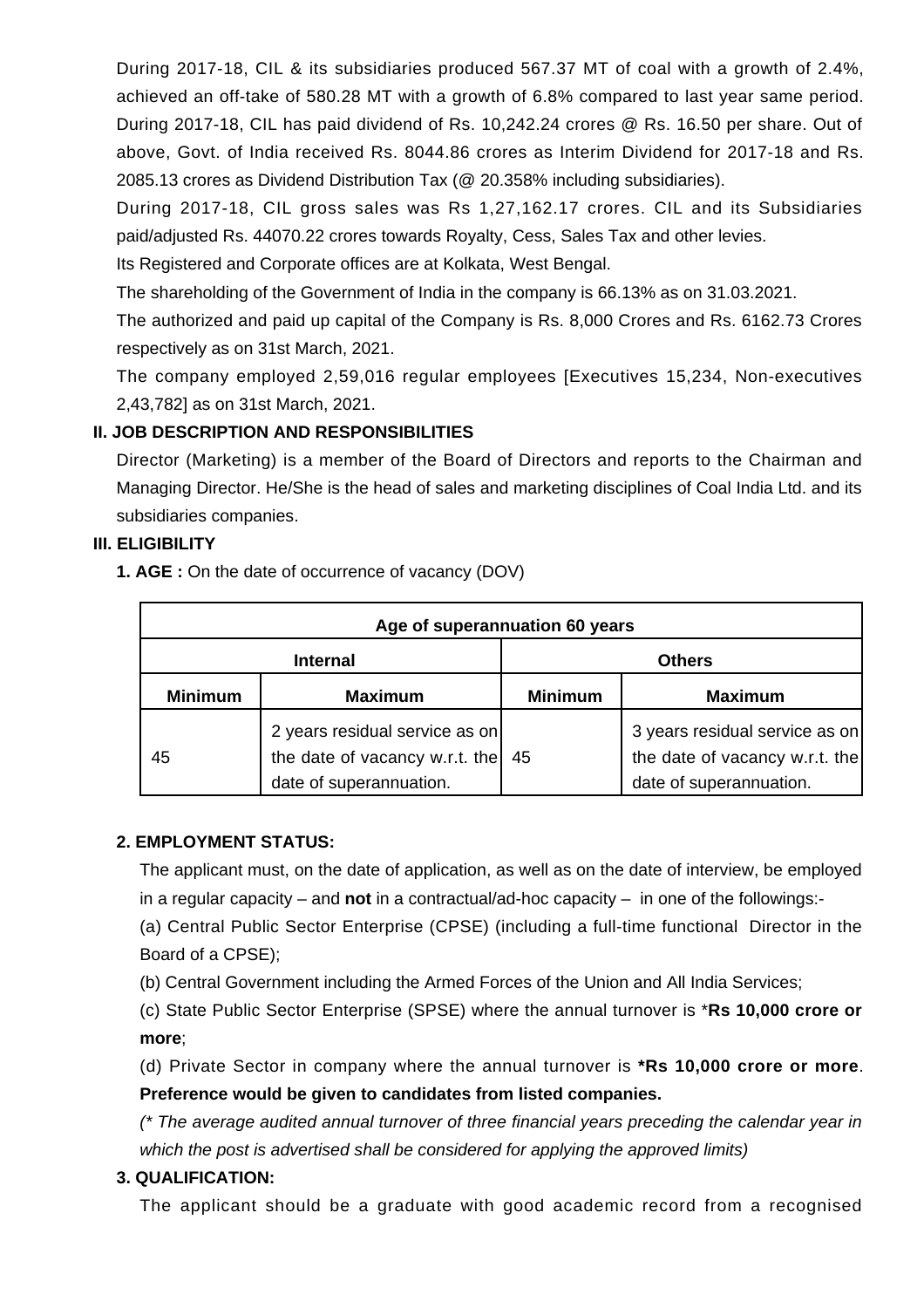University/Institution.

Applicants with MBA/PGDM qualification will have added advantage

#### **4. EXPERIENCE:**

The applicant should have at least five years cumulative experience during the last ten years in Marketing/Sales/Business Development which may include experience of business/ sales forecasting and planning and commercial contracts in coal/ mining/ allied sectors. Experience in market research, development/ improvement of product/ services, dealing with multilateral agencies will have added advantage.

**5. PAY SCALE:**

## **(a)Central Public Sector Enterprises-**

## **Eligible Scale of Pay**

- (i) Rs. 7250-8250 (IDA) Pre 01/01/1992
- (ii) Rs. 9500-11500 (IDA) Post 01/01/1992
- (iii) Rs. 20500-26500 (IDA) Post 01/01/1997
- (iv) Rs. 51300-73000 (IDA) Post 01/01/2007
- (v) Rs. 120000-280000 (IDA) Post 01.01.2017
- (vi) Rs. 18400-22400 (CDA) Pre-revised post 01.01.1996
- (vii) Rs. 37400-67000 + GP 10000 (CDA) post 01.01.2006
- (viii) Rs. 144200-218200 (Level 14) CDA post 01.01.2016

The minimum length of service required in the eligible scale will be one year for internal candidates, and two years for others as on the date of vacancy.

**(b)**

**(i) Applicants from Central Government / All India Services** should be holding a post of the level of Joint Secretary in Government of India or carrying equivalent scale of pay on the date of application.

**(ii) Applicants from the Armed forces of the Union** should be holding a post of the level of Major General in the Army or equivalent rank in Navy/Air Force on the date of application.

**(c)**

 **Applicants from State Public Sector Enterprises/ Private Sector** should be working at Board level position or at least a post of the level immediately below the Board level on the date of application.

## **6. CONDITION OF IMMEDIATE ABSORPTION FOR CENTRAL GOVERNMENT OFFICERS**

Central Government Officers, including those of the Armed Forces of the Union and the All India Services, will be eligible for consideration only on immediate absorption basis.

## **IV. DURATION OF APPOINTMENT**

The appointment shall be for a period of five years from the date of joining or upto the date of superannuation or until further orders, whichever is earlier.

## **V. SUBMISSION OF APPLICATIONS**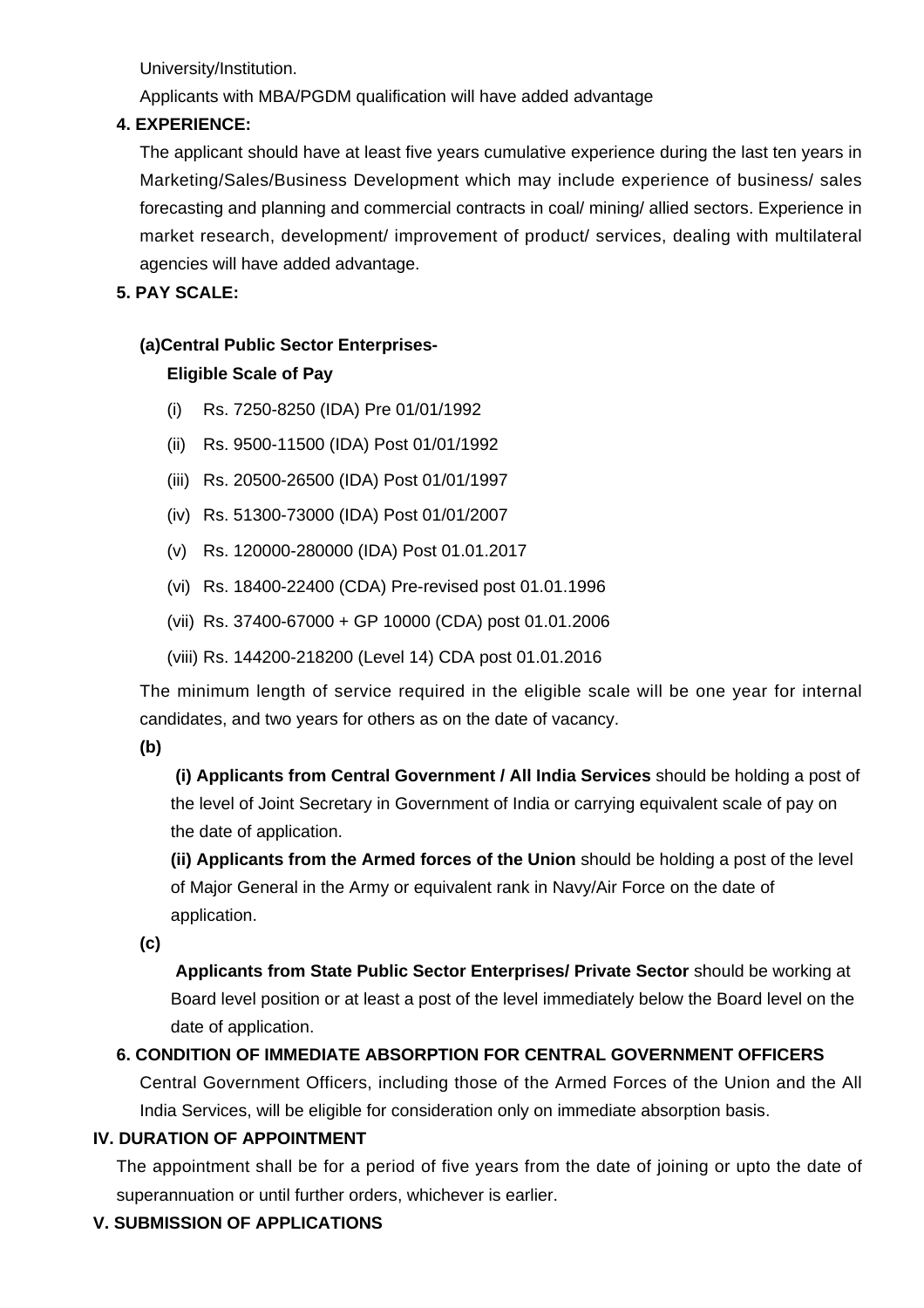#### **Applicants should submit their applications on-line only as per the format.**

1. The applicants should submit their applications through proper channel as follows:

(a) Government Officers, including those of the Armed Forces of the Union and All India Services: through Cadre Controlling authority;

(b) CMDs/MDs/Functional Directors in CPSE: through the concerned Administrative Ministry;

(c) Below Board level in CPSE: through the concerned CPSE;

(d) CMDs/MDs/Functional Directors in State PSE: through the concerned Administrative Secretary and Cadre Controlling Authority, if any, of the State Government;

(e) Below Board level in SPSE: through the concerned SPSE;

(f) Private Sector: directly to the PESB.

2. Applicants from Private Sector must submit the following documents along with the application form:

(a) Annual Reports of the Company in which currently working for the 3 financial years preceding the calendar year in which the post is advertised **(please provide URL or attach/enclose copies);**

(b) Whether the company is listed or not; if yes, the documentary proof **(please provide URL or attach/enclose copies);**

(c) Evidence of working at Board level or at least a post of the level immediately below the Board level;

(d) Self-attested copies of documents in support of age and qualifications;

(e) Relevant Jobs handled in the past with details.

#### **VI. UNDERTAKING BY THE APPLICANT**

An applicant has to give an undertaking as a part of the application that he/she will join the post, if selected. If an applicant does not give such undertaking, the application would be rejected.

## **1. For candidates from Central Government/Armed Forces of the Union/ All India Services**

(a) The appointment is on immediate absorption basis.

(b) If a candidate conveys his/her unwillingness to join after the interview is held, he/she would be debarred for a period of two years from the date of interview, for being considered for a Board level post in any CPSE.

(c) Further, if a candidate conveys his/her unwillingness to join after the issue of offer of appointment, he/she would be debarred for a period of two years from the date of offer of appointment for being considered for a Board level post in any CPSE.

#### **2. For candidates from CPSE**

a. If a candidate conveys his/her unwillingness to join after the interview is held, he/she would be debarred for a period of two years from the date of interview, for being considered for a Board level post in any CPSE other than the one to which the candidate belongs.

b. Further, if a candidate conveys his/her unwillingness to join after the issue of offer of appointment, he/she would be debarred for a period of two years from the date of offer of appointment for being considered for a Board level post in any CPSE other than the one to which the candidate belongs.

## **3. For candidates from SPSE/ Private Sector**